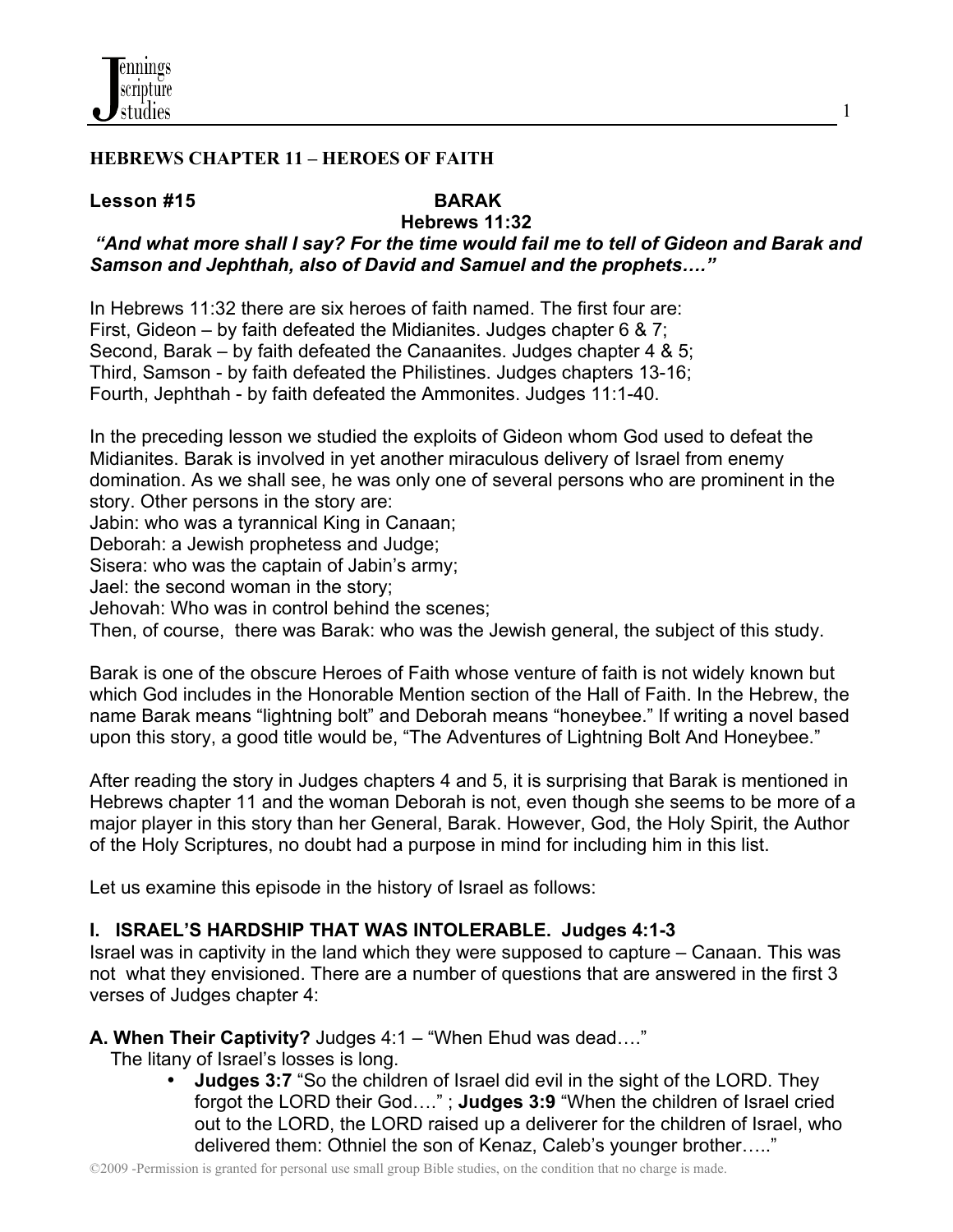

- **Judges 3:12** "And the children of Israel again did evil in the sight of the LORD. So the LORD strengthened Eglon king of Moab against Israel, because they had done evil in the sight of the LORD….." **Judges 3:15** "But when the children of Israel cried out to the LORD, the LORD raised up a deliverer for them: Ehud…."
- **Judges 3:31** "After him was Shamgar the son of Anath, who killed six hundred men of the Philistines with an ox goad; and he also delivered Israel….."
- **Judges 4:1** "When Ehud was dead, the children of Israel again did evil in the sight of the LORD." So the LORD sold them into the hand of Jabin king of Canaan…."

There was repeated relapse and repentance. The pattern was all too familiar: "The children of Israel did evil in the sight of the Jehovah"; then, "the children of Israel cried out to Jehovah." God was merciful and raised up a leader who, with God's miraculous involvement, delivered His people time after time.

Does that sound like anyone you know today? How often do we sin and call out to God in repentance! Thank God that "If we confess our sins, He is faithful and just to forgive us our sins and to cleanse us from all unrighteousness." (I John 1:9) When we turn away from sin and face the Lord, crying out to Him for help, God hears us. God helps us when we repent of our sin and cry out to Him for deliverance.

# **B. By Whom Were They Captive?**

Judges 4:2 "So the LORD sold them into the hand of Jabin king of Canaan, who reigned in Hazor. The commander of his army was Sisera…."

# **C. For How Long Were They Captives?**

Judges 4:3 tells us that for twenty long years the Israelites suffered ruthless oppression under the rule of Jabin, king of Hazor. They were kept under control by the commander, Sisera. This military tyrant commanded a large army that included 900 chariots.

# **D. What Were The Conditions In Captivity?**

Israel was in a pathetic state at the time God raised up Deborah to judge for Him. In chapter 5 of Judges we have "The Song of Deborah and Barak" which was sung after God gave them victory over Jabin and his general, Sisera. From this song we get some idea of the deplorable conditions that existed. We read: "In the days of Shamgar, son of Anath, in the days of Jael, the highways were deserted, and the travelers walked along the byways. Village life ceased, it ceased in Israel, until I, Deborah, arose, arose a mother in Israel. They chose new gods; there was war in the gates; Not a shield or spear was seen among forty thousand in Israel." (Judges 5:6-8)

That gives us some idea of the suffering Israel endured. Caravan roads were in danger, traffic almost ceased; the crops were plundered . The fighting men in Israel were disarmed, a shield was not to be seen nor a spear among forty thousand men. No one had weapons, no one was prepared for battle. Jabin and his 900 chariots of iron therefore, would have been seen as an impossible force to overcome.

©2009 -Permission is granted for personal use small group Bible studies, on the condition that no charge is made. But the people of Israel were not just militarily weak, they were spiritually pathetic as well.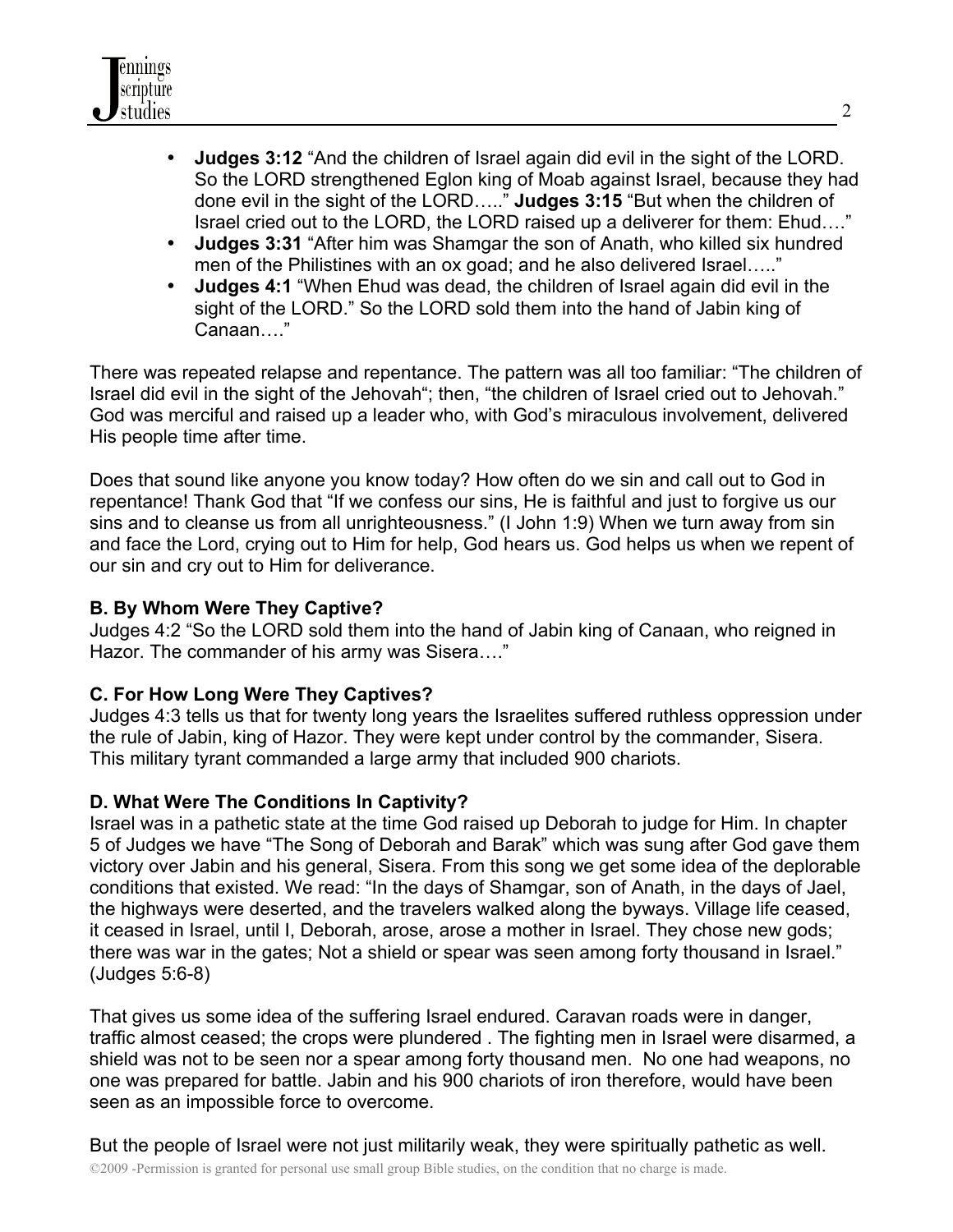

Deborah and Barak lived in a time of great spiritual and moral declension, just as we do! Do we cry out to God for victory over the forces of evil and the foes of righteousness? II Chron. 7:14 is still in the Bible: "If My people who are called by My name will humble themselves, and pray and seek My face, and turn from their wicked ways, then I will hear from heaven, and will forgive their sin and heal their land."

## **II. DEBORAH'S LEADERSHIP THAT WAS INSPIRING.**

Spurgeon wrote: "God uses all classes and both sexes for his work. In this case a man plays a very secondary part, and two women share the honor. One strikes the first blow, and the other the last." (Morning And Evening Devotions) Deborah struck the first blow in the war of independence.

#### **A. Deborah the Governess.** Judges 4:4-5

"Now Deborah, a prophetess, the wife of Lapidoth, was judging Israel at that time. And she would sit under the palm tree of Deborah between Ramah and Bethel in the mountains of Ephraim. And the children of Israel came up to her for judgment."

Deborah was one of the 13 Judges that ruled Israel in the period before Kings began to lead Israel. She was also a Prophetess. Several women served as prophetesses throughout the Bible: Miriam (Exodus 15:20), Huldah (2 Kings 22:14), Noadiah (Nehemiah 6:14), Anna (Luke 2:36).

#### **B. Deborah And God.**

God raised up this courageous woman, Deborah, to deliver His people in one of the lowest periods of Israel's history. The prophets of the Old Testament served as spokesmen for God, spokesmen who delivered God's messages to the people. Deborah received a message from God for the man Barak, who served as her General over a bedraggled and rather helpless core of Israeli troops.

# **C. Deborah And Her General.**

Deborah sounded the call for a war of independence that God had instructed her to initiate and informed Barak that he was to lead. Barak was hesitant to attempt such a seemingly impossible task until Deborah encouraged him and fired up his faith so that he agreed to undertake the mission.

Our faith can infect someone else's faith, stimulate another's faith, encourage another's faith, inspire faith in someone else. Deborah had a contagious faith. Barak was positively impacted by Deborah's faith. She inspired in him faith to attempt great things for God. And yet, she is not mentioned in Hebrews 11.

Behind the public ministry of many a servant of the Lord there is the private prayer and devoted service of a wife who never comes into the public eye, or of a shut-in prayer warrior. They may not get the recognition on earth but God keeps the records and no deed done for Him will go unrewarded.

Deborah was a woman, and she could not lead a mighty army into battle. What could she do?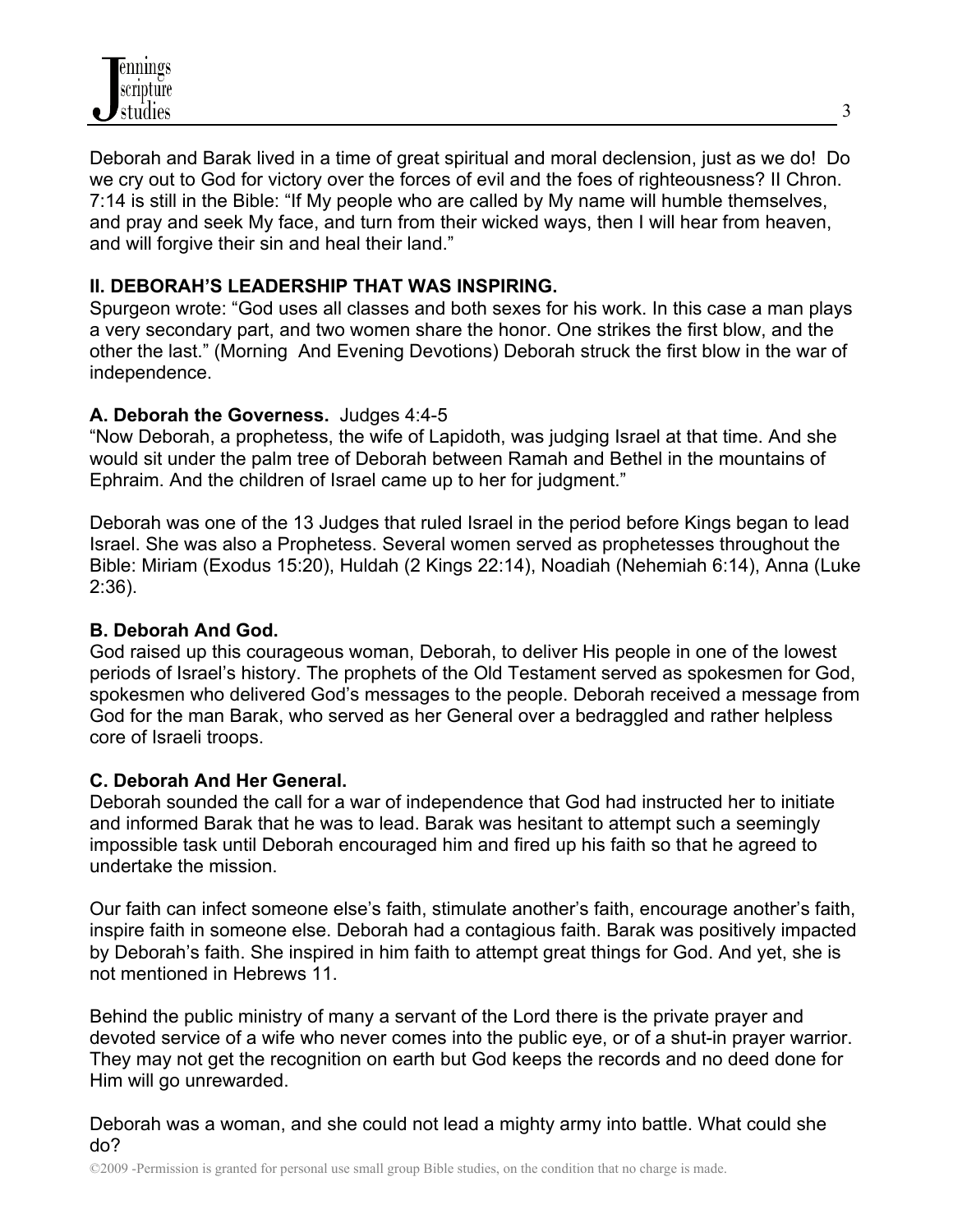

She could inspire someone else, a soldier, with the faith to do it. Faith was needed if Jabin's hosts, under the command of Sisera, were to be overthrown, and Deborah had that faith.

## **III. BARAK'S GENERALSHIP THAT WAS INVOLVED.**

Israel had no standing army. To launch an attack would require the marshalling of an army which would take some time. To accomplish this task required strong and compitent leadership. Barak was the man of the hour, just as Deborah was the woman of the hour.

## A. The Commander By Whom Barak Was Recruited.

1. *Barak was inducted by God.* v.6a

Through the Prophetess Deborah, God sent a message to Barak saying, "Has not the LORD God of Israel commanded, 'Go and deploy troops…."

## 2. *Barak was instructed by God.* v.6b

"Go and deploy troops at Mount Tabor; take with you ten thousand men…."

## 3. *Barak was informed by God of victory*. v.7

"…. against you I will deploy Sisera, the commander of Jabin's army, with his chariots and his multitude at the River Kishon; and I will deliver him into your hand…."

# **A. The Company That Barak Required.** v.8

"And Barak said to her, "If you will go with me, then I will go; but if you will not go with me, I will not go!"

To conscript untrained and unarmed men and convince them that they could defeat a well armed army that had 900 iron chariots would take a great motivator. Barak wanted Deborah with him for the Prophetess could help convince men that this mission was indeed God's will.

# **B. The Compliance That Barak Received**. v.9

"So she said, "I will surely go with you; nevertheless there will be no glory for you in the journey you are taking, for the Lord will sell Sisera into the hand of a woman." Then Deborah arose and went with Barak to Kedesh."

Barak did not expect Deborah to fight but her presence with him would send the strongest message to those whom he was trying to recruit, that this venture had the approval of God and the authority of Deborah the Judge behind him.

Faith has to have feet. Deborah motivated Barak to put feet to his faith. Barak, like Gideon, showed some weakness of faith at first. Deborah rebuked Barak's timidity saying, "the Lord shall sell Sisera into the hand of a woman." (v.9) That would bring out Barak's ego, if not his faith!

Barak assembled 10,000 men to undertake the task of fighting against the mighty and massive force of Sisera who was the Commander-in-chief of the combined forces of the Canaanites. The odds were incredible. Humanly speaking there was no way that Barak could conquer Sisera and his forces.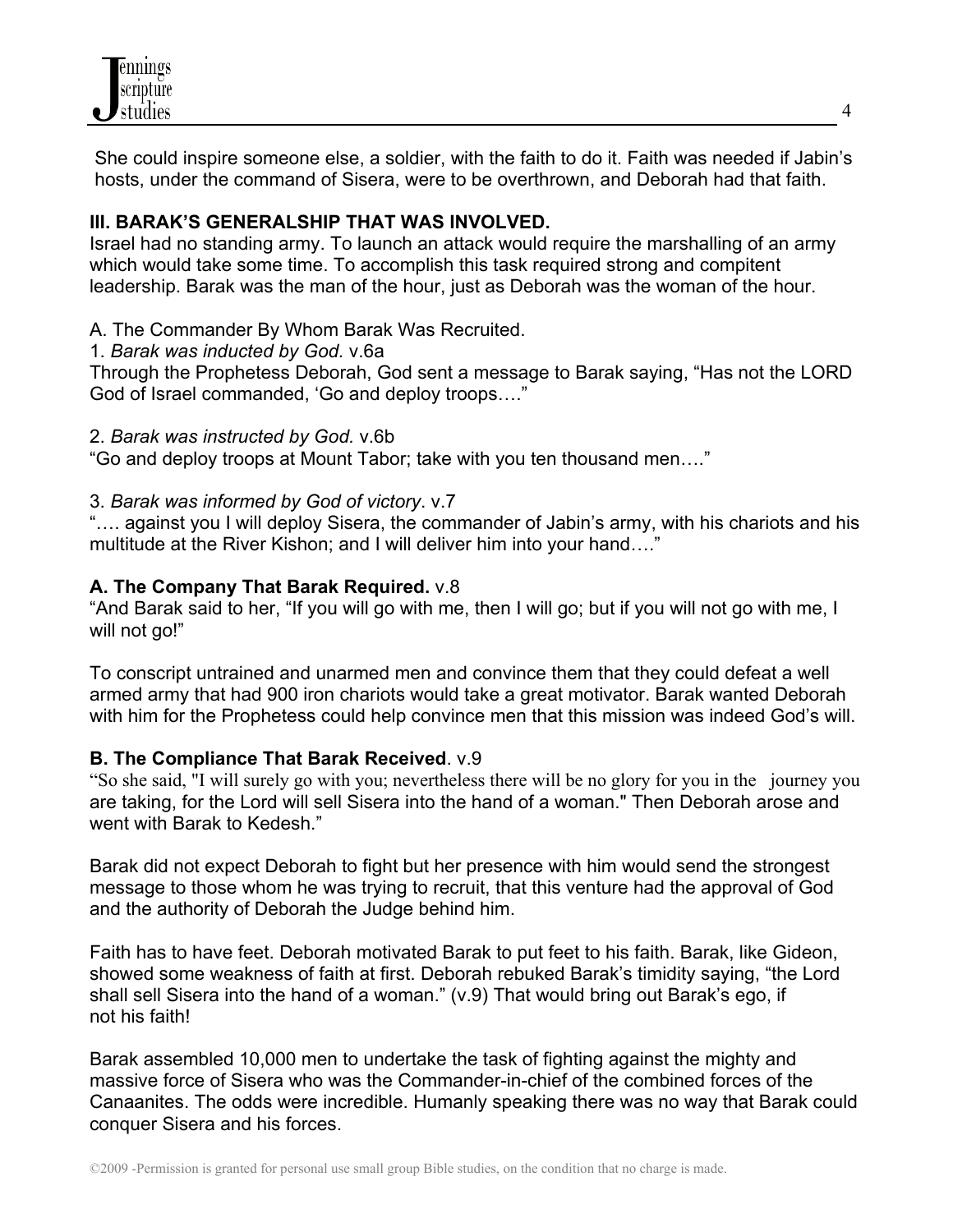Barak, accompanied by Deborah, rushed to the summit of Mt. Tabor. This location was very favorable to the poorly armed Israelites in warding off the danger of the well-armed enemy. The wooded slopes protected them against the chariots of the Canaanites. Mount Tabor rises from the plain of Esdraelon, about 1,865 ft. above the sea, and its broad top of nearly a mile in circumference afforded a strong position, out of reach of Sisera's chariots.

Now the battle lines are drawn. Barak and his handful of troops are on the high ground on Mt. Tabor. Sisera and his mighty army is poised in the valley below. From the purely human perspective Barak and his army could not win. They were outnumbered and under equipped.

That situation reminds us of the tremendous odds that we Christians face in the mission God has placed us in the world to accomplish. However, I Corinthians chapter 1 has these encouraging words for us: "For you see your calling, brethren, that not many wise according to the flesh, not many mighty, not many noble, are called. But God has chosen the foolish things of the world to put to shame the wise, and God has chosen the weak things of the world to put to shame the things which are mighty; and the base things of the world and the things which are despised God has chosen, and the things which are not, to bring to nothing the things that are, that no flesh should glory in His presence." (I Cor. 1:26-29)

# **IV. GOD'S PARTNERSHIP THAT WAS INVALUABLE.**

Part of William Cowper's poem reads: "God moves in mysterious ways his wonders to perform."

When we study some of the divine deliverances in the Old Testament we see some of the wonders He performs in mysterious ways. One of those ways and wonders is seen in this story in Judges chapter 4.

# **A.** *The Scene.*

The scene is set: Barak and his 10,000 man and one woman army was up on top of Mt. Tabor; Sisera and his mighty army and iron chariots were down in the valley below the mountain. Down there was the little stream Kishon, which was normally a dry riverbed. It was now the campground for Sisera's army with chariots and horses.

Barak launched the attack. In fact, he himself led the charge down the mountainside of Mt. Tabor with his 10,000 troops following behind. Twice we are told that Barak "pursued" – "Barak pursued the chariots" (4:16) and "Barak pursued Sisera" (4:22). Once Deborah got Barak started he was hard to stop! He had the perseverance that comes with faith.

#### **B.** *The Storm.*

There is no indication that Barak knew what God was going to do. All he knew was that God had said "Go!" and down the mountain he went leading his army. Then it happened: at some point, the Lord miraculously sent a sudden downpour that caused the river to quickly overflow and turn the battlefield into a sea of mud. Such conditions caused the chariots and horse soldiers to bog down and become useless. The enemy was thrown into utter confusion and panic, and they were soon routed, fleeing for their lives from the pursuing Israelites. The enemy General, Sisera, fled on foot. The army of the enemy was defeated; not a single soldier was left.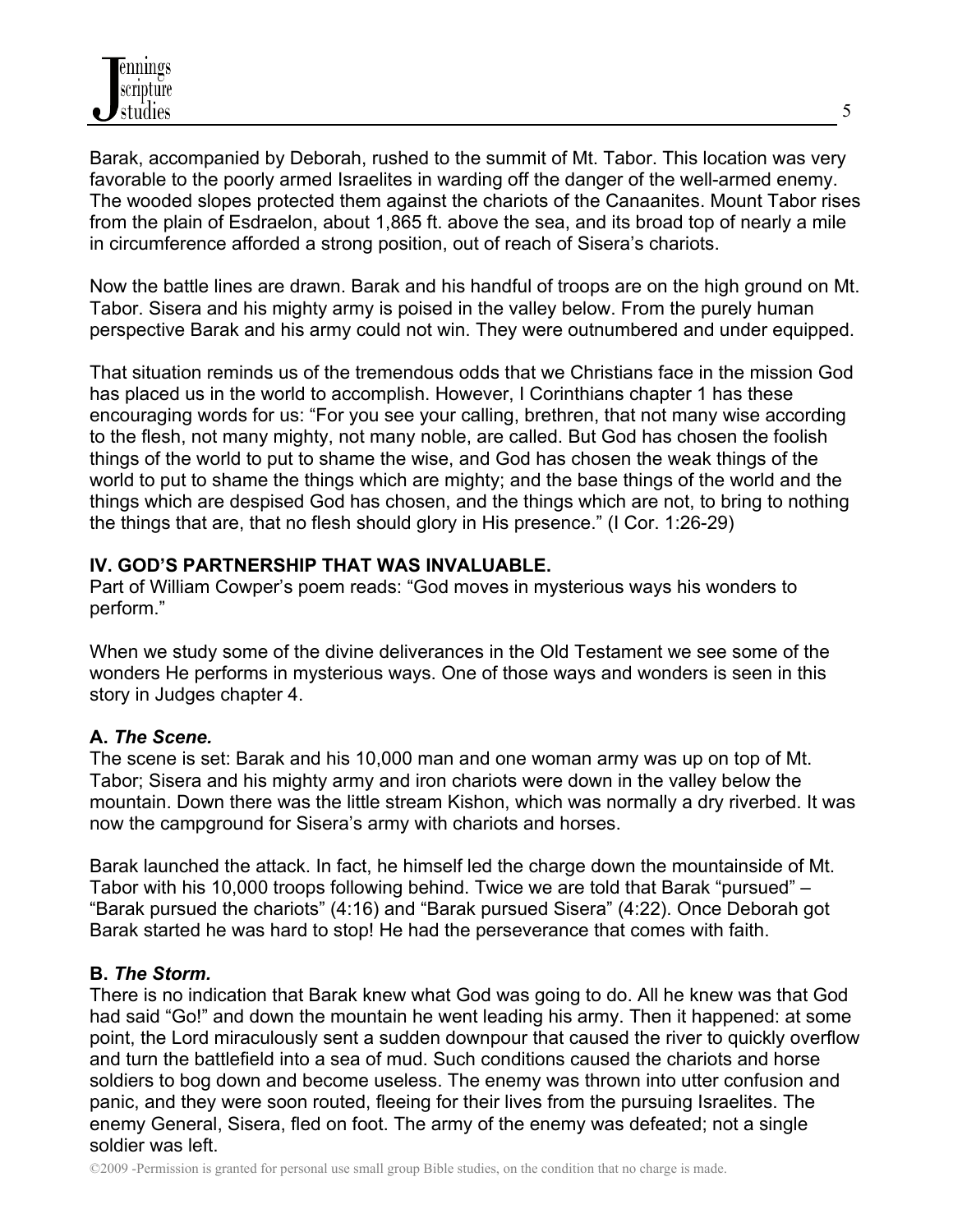Chapter 4 is not clear on the details of battle. But chapter 5, verse 21 fills us in on some details: "The stars from their courses fought against Sisera. The torrent of Kishon swept them away, That ancient torrent, the torrent of Kishon. O, my soul, march on in strength!"

This is how God Himself subdued or controlled the enemy in behalf of the Israelites. The enemy had been destroyed and the Israelites delivered by the miraculous, powerful act of God through the rainstorm.

# **C.** *The Sequel.*

How this scene must have emboldened the army of the Israelites who remembered stories of the chariots of Pharaoh, sinking into the mud at the bottom of the Red Sea. Sisera trusted in His chariots of iron and these were the very things that brought his entire army to destruction.

The Psalmist wrote "Some boast in chariots and some in horses, but we will boast in the name of the LORD, our God." (Psalm 20:7)

Paul wrote to the Corinthians: "For though we walk in the flesh, we do not war according to the flesh, for the weapons of our warfare are not of the flesh, but divinely powerful for the destruction of fortresses." (2 Cor 10:3-4)

There is a saying, "Don't put all your eggs in one basket." That does not apply to everything. It does not apply to putting all of our faith in God! Putting all our faith in God will never bring disappointment; will never be misplaced or wasted.

One clear lesson for us at this point is this: God will deliver us, from our enemies. But there are two prerequisites, two things that we must do before we can be delivered: we must repent and call upon the Lord. This experience of Israel teaches us this. They were not delivered until they had repented and called upon the Lord. So it is with us. Once we turn away from our sin and evil, God delivers us.

But note this fact: it is God and God alone who can deliver us from life's enemies. No matter what the problem or difficulty is, God has the power to give us victory over any enemy that seeks to oppress and destroy us.

#### **V. JAEL'S WORKMANSHIP THAT WAS INVASIVE.**

Deborah said that Barak would win, but Sisera would be killed by a woman. Barak may have thought that Deborah was referring to herself and that she would kill Sisera. However, that wasn't how it happened. It happened like this:

Sisera's chariots got stuck in the mud and he ran and sought refuge in the tent of a woman named Jael. Sisera was thirsty and Jael gave him milk to drink and he fell asleep from tiredness. Then she pounded a tent peg through his head.

Barak had been in hot pursuit of Sisera. As he approached the tent of Jael, he discovered that she had assassinated Sisera. Deborah's prediction had come true: it was not Barak and not Deborah, but a woman named Jael, who had executed the enemy commander. She was to receive the honor as his executioner, not the commander Barak. Jael had nailed him!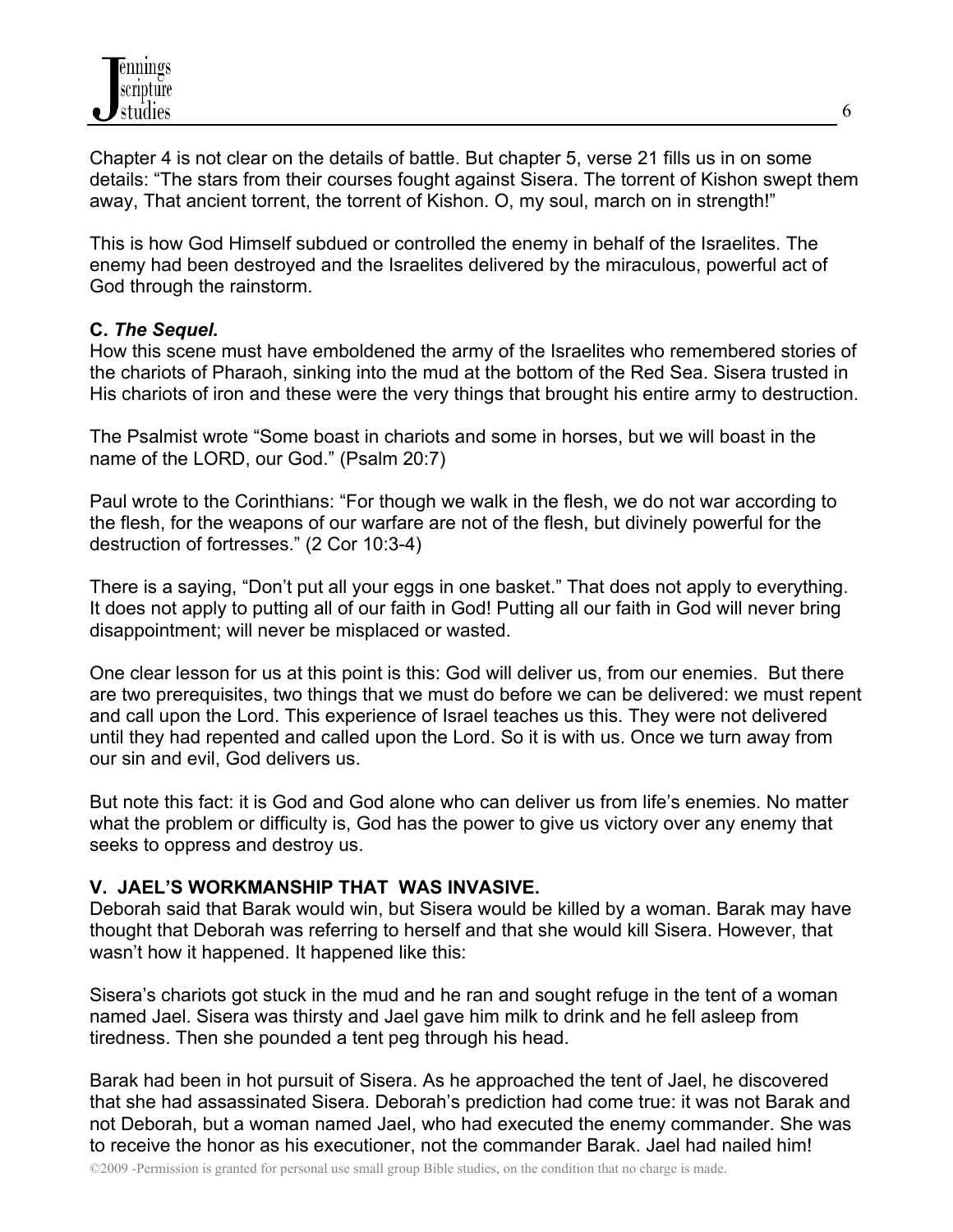Some newspaper headlines about the incident might have been as follows:

"Sisera Gets Pegged!"

"Jael Hit the Nail on The Head"

"Sisera Gets The Point"

"Jael Was Not A Preacher, But She Hammered Home The Point!"

"Sisera Finally Gets Nailed!"

What a strange victory! God used two women, a jug of milk, a hammer, a tent peg and a storm to defeat the enemy. This story is a little bizarre to say the least.

One person's faith and obedience can make a difference in history. Faith in God makes the difference between defeat and victory. The Israelites recovered their independence, and finally broke the Canaanites power over them.

## **SUMMATION**

The story of the defeat of the Canaanites under the prophetic leadership of Deborah and the military leadership of Barak, is related in prose in chapter 4 and repeated in poetry in chapter 5. Chapter 5 is known as the *Song of Deborah* but it is a duet, for both Deborah and Barak sing it as verse 1 indicates: "Then Deborah and Barak the son of Abinoam sang on that day." In it Jael is extolled as the heroine, the "most blessed of women" (5:24). It adds, "So may all Your enemies perish, O Lord!" (5:31).

 The satire continues; verses 24-27 read: "Most blessed among women is Jael, The wife of Heber The Kenite; Blessed is she among women in tents. He asked for water, she gave milk; She brought out cream in a lordly bowl. She stretched her hand to the tent peg, her right hand to the workmen's hammer; she pounded Sisera, she pierced his head, she split and struck through his temple. At her feet he sank, he fell, he lay still; at her feet he sank, he fell; where he sank, there he fell dead."

Not one verse of Deborah's song talks of the efforts of the army—God is given full credit for defeating a superior force.

# **CONCLUSION**

What can we apply to our life situations from this amazing story? There are several truths that should stick to the walls of our minds:

1. *It is amazing what God can do through persons who do not seek the glory for themselves.* Barak was told beforehand that he would not get the credit – that a woman would. He decided not to concern himself with who was getting the credit but rather focused on what was important: winning the battle.

©2009 -Permission is granted for personal use small group Bible studies, on the condition that no charge is made. 2. *God can use my faith to stimulate someone else's faith.*  How strong is your faith? Is your faith strong enough to inspire faith in someone else? Can